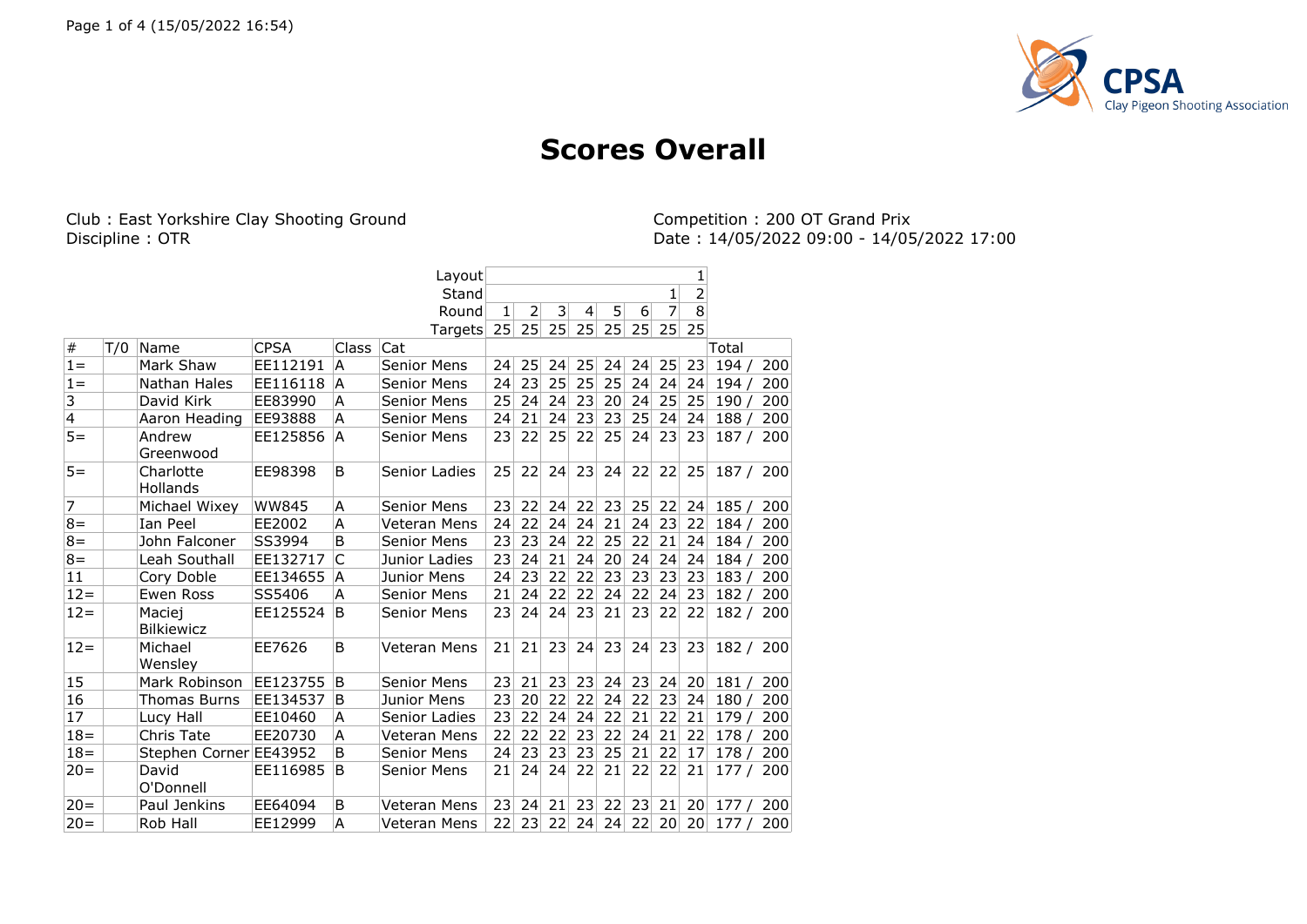

| $23 =$ | David Sipling             | EE21189  | Α            | <b>Senior Mens</b>   | 18 <sup>°</sup> | 23 | 23 | 24 | 21 |                 |            | 23 20 24 | 176 /     | 200 |
|--------|---------------------------|----------|--------------|----------------------|-----------------|----|----|----|----|-----------------|------------|----------|-----------|-----|
| $23 =$ | Michael<br>Bovingdon      | EE126458 | A            | Senior Mens          | 21              | 22 | 24 | 18 | 23 |                 | 23 22      | 23       | 176 / 200 |     |
| $25 =$ | Christopher<br>McReynolds | EE125309 | C            | Senior Mens          | 21              | 23 | 23 | 23 | 19 |                 | $22$ 21 23 |          | 175 / 200 |     |
| $25 =$ | Ian Woodhead              | EE71709  | B            | Veteran Mens         | 22              | 20 | 23 | 20 | 22 | 21              | 23         | 24       | 175/      | 200 |
| $25 =$ | Marvin<br>Houghton        | EE98708  | B            | <b>Veteran Mens</b>  | 23              | 23 | 23 | 23 | 23 |                 | 22 20      | 18       | 175 / 200 |     |
| $28 =$ | George Glover             | EE111230 | B            | <b>Senior Mens</b>   | 23              | 20 | 22 | 23 | 24 |                 | 20 22      | 20       | 174/      | 200 |
| $28 =$ | Mark Delf                 | EE132851 | A            | Senior Mens          | 22              | 23 | 21 | 20 | 20 | 21              | 23         | 24       | 174/      | 200 |
| $30 =$ | Mathew Paley              | EE139723 | B            | Junior Mens          | 24              | 23 | 20 | 21 | 19 | 24              | 21         | 21       | 173/      | 200 |
| $30 =$ | William Canter            | EE141965 | C            | Junior Mens          | 24              | 23 | 23 | 23 | 20 | 19              | 21         | 20       | 173/      | 200 |
| $32 =$ | Graham<br>Andrew          | EE70468  | B            | Veteran Mens         | 20 <sup>2</sup> | 24 | 23 | 21 | 20 | 23              | 18         | 23       | 172 / 200 |     |
| $32 =$ | Howard<br>Beaumont        | EE88570  | B            | Veteran Mens         | 21              | 18 | 24 | 22 | 22 | 24              | 21         | 20       | 172 / 200 |     |
| $34 =$ | George Eyston             | EE141455 | B            | Junior Mens          | 23              | 23 | 19 | 19 | 22 |                 | 19 21      | 25       | 171/      | 200 |
| $34 =$ | Mark Lilly                | EE52163  | B            | Veteran Mens         | 22              | 19 | 22 | 23 | 23 | 21              | 23         | 18       | 171/      | 200 |
| $34 =$ | Michael Cooper            | EE71987  | B            | SuperVeteran<br>Mens | 21              | 23 | 19 | 24 | 21 | 24              | 20         | 19       | 171 / 200 |     |
| $37 =$ | George Harvey             | EE137699 | B            | Junior Mens          | 19              | 23 | 22 | 23 | 20 | 18              | 23         | 22       | 170/      | 200 |
| $37 =$ | Lewis Kirk                | EE140542 | IС           | Junior Mens          | 20              | 20 | 20 | 22 | 23 | 22              | 21         | 22       | 170 / 200 |     |
| $37 =$ | Philip Newton             | EE16875  | B            | SuperVeteran<br>Mens | 22              | 21 | 24 | 23 | 21 | 21              | 19         | 19       | 170 / 200 |     |
| $37 =$ | <b>Richard Fox</b>        | EE117802 | ΙB           | Veteran Mens         | 21              | 23 | 23 | 20 | 21 | 22              | 19         | 21       | 170/      | 200 |
| $37 =$ | <b>Ted Philipson</b>      | EE11811  | A            | SuperVeteran<br>Mens | 20              | 23 | 22 | 22 | 22 |                 | 19 23      | 19       | 170 / 200 |     |
| $42 =$ | Arran<br>Greenwood        | EE143487 | C            | Junior Mens          | 24              | 21 | 19 | 22 | 22 | 22              | 19         | 20       | 169 / 200 |     |
| $42 =$ | Robert Wick               | EE34535  | C            | Senior Mens          | 21              | 23 | 19 | 24 | 23 |                 | 20 20      | 19       | 169/      | 200 |
| 44     | David Ball                | EE7116   | B            | Veteran Mens         | 23              | 22 | 19 | 21 | 22 |                 | 19 20      | 22       | 168/      | 200 |
| $45 =$ | James Hudson              | EE141527 | $\mathsf{C}$ | Senior Mens          | 22              | 21 | 21 | 21 | 18 |                 | 20 21      | 23       | 167/      | 200 |
| $45 =$ | Mark Riley                | IM153    | C            | Veteran Mens         | 22              | 18 | 23 | 20 | 24 | 21              | 19         | 20       | 167/      | 200 |
| $45 =$ | Philip Sanders            | EE99420  | B            | SuperVeteran<br>Mens | 19              | 22 | 22 | 20 | 22 |                 | 19 19      | 24       | 167 / 200 |     |
| $48 =$ | Andrew Dunne              | EE135494 | Α            | Senior Mens          | 23              | 23 | 20 | 24 | 22 | 20              | 19         | 15       | 166/      | 200 |
| $48 =$ | Philip<br>Chambers        | EE130179 | C            | Veteran Mens         | 22              | 20 | 20 | 23 | 22 | 20 <sup>1</sup> | 19         | 20       | 166 / 200 |     |
| 50     | Mr MJ Keeys               | EE16179  | C            | SuperVeteran<br>Mens | 23              | 24 | 19 | 18 | 22 | 17              | 19         | 22       | 164 / 200 |     |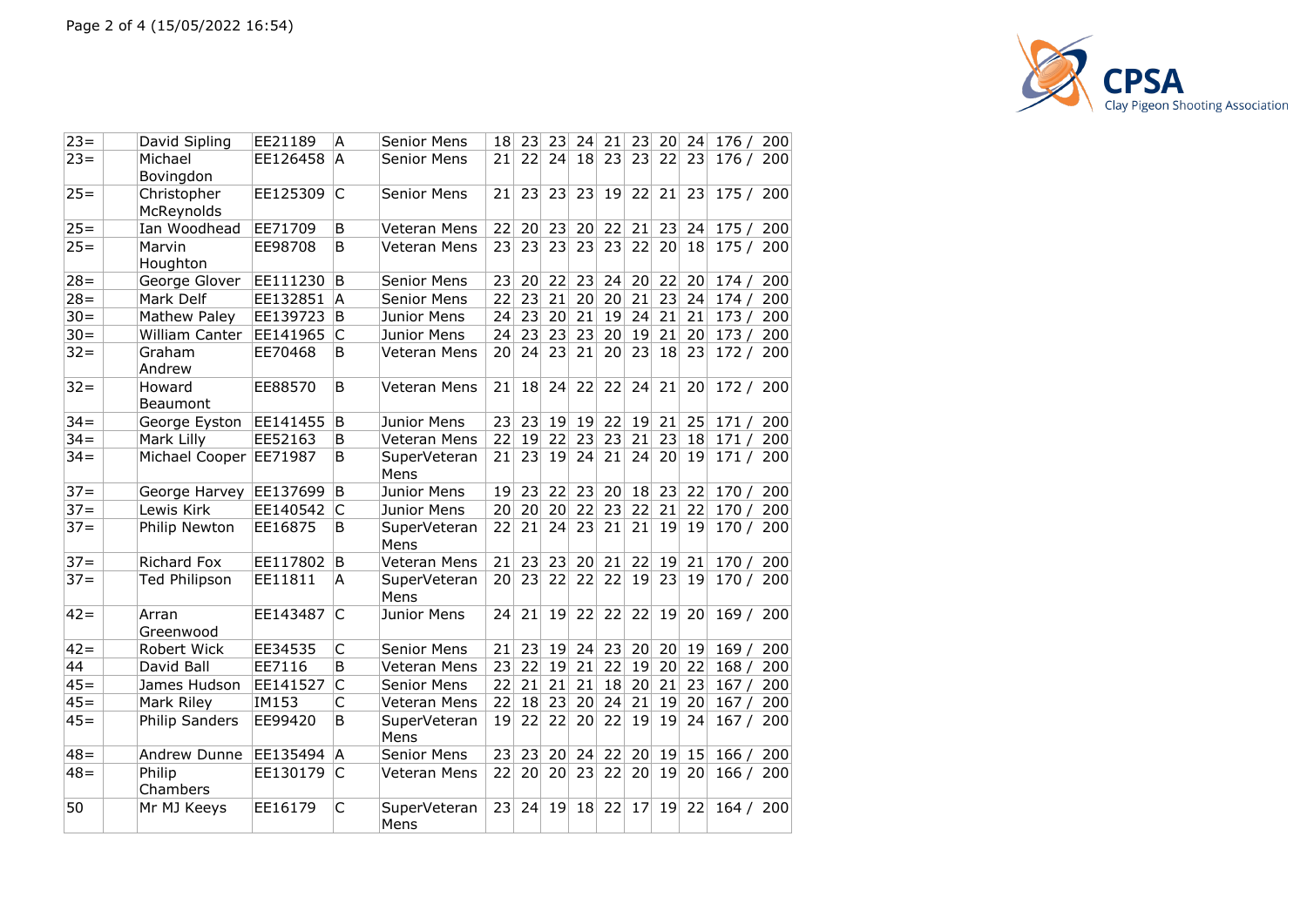

| $51 =$ | Andrew<br>Morrison    | SS2493   | C  | SuperVeteran<br>Mens   | 21              | 22 | 20              | 19 | 21 | 19              | 21 | 20        | 163 / 200 |     |
|--------|-----------------------|----------|----|------------------------|-----------------|----|-----------------|----|----|-----------------|----|-----------|-----------|-----|
| $51 =$ | Pasquale<br>Ritucci   | EE50903  | C  | SuperVeteran<br>Mens   | 21              | 18 | 21              | 21 | 18 | 22              | 22 | 20        | 163/      | 200 |
| 53     | Phil Rowley           | EE19015  | C  | SuperVeteran<br>Mens   | 24              | 19 | 20 <sup>2</sup> | 18 | 20 | 20 <sup>1</sup> | 22 | 19        | 162 / 200 |     |
| $54 =$ | Anthony Paley         | EE86856  | C  | Veteran Mens           | 19              | 20 | 23              | 20 | 20 | 18              | 17 | 24        | 161/      | 200 |
| $54=$  | Keith Ritchie         | EE126380 | B  | <b>Senior Mens</b>     | 19              | 22 | 23              | 21 | 19 | 18              | 19 | 20        | 161/      | 200 |
| 56     | Alain George          | EE120577 | B  | SuperVeteran<br>Mens   | 19              | 22 | 19              | 21 | 21 | 19              | 19 | 20        | 160 / 200 |     |
| $57 =$ | Andrew<br>Lazenby     | EE49972  | C  | Veteran Mens           | 20 <sup>1</sup> | 18 | 19              | 23 | 21 | 20 <sub>1</sub> | 20 | <b>18</b> | 159 / 200 |     |
| $57 =$ | David Breen           | SS1109   | B  | SuperVeteran<br>Mens   | 19              | 20 | 18              | 21 | 20 | 23              | 22 | 16        | 159 / 200 |     |
| $59 =$ | Gareth Roberts        | WW448    | C  | SuperVeteran<br>Mens   | 20              | 20 | 22              | 21 | 19 | 16              | 21 | 19        | 158 / 200 |     |
| $59 =$ | Michael Young         | EE133465 | C  | <b>Senior Mens</b>     | 22              | 18 | 20              | 20 | 17 | 19              | 24 | 18        | 158 / 200 |     |
| $59=$  | Robert<br>Watterson   | IM117    | B  | <b>Senior Mens</b>     | 22              | 21 | 21              | 13 | 19 | 23              | 18 | 21        | 158 / 200 |     |
| 62     | William Taylor        | EE140455 | C  | Junior Mens            | 19              | 20 | 20              | 20 | 21 | 20              | 18 | 19        | 157/      | 200 |
| $63 =$ | Chris Bushell         | EE37684  | C  | <b>Veteran Mens</b>    | 22              | 20 | 20              | 18 | 22 | 20 <sup>2</sup> | 18 | 16        | 156/      | 200 |
| $63 =$ | Nicholas Harris       | EE68373  | B  | Veteran Mens           | 21              | 20 | 20              | 20 | 21 | 21              | 17 | 16        | 156/      | 200 |
| $65 =$ | Dawn Breen            | SS6203   | C  | SuperVeteran<br>Ladies | 20 <sup>1</sup> | 22 | 18              | 21 | 19 | 19              | 18 | 17        | 154 / 200 |     |
| $65 =$ | Peter Gibson          | EE12860  | C  | SuperVeteran<br>Mens   | 20              | 17 | 22              | 20 | 18 | 20 <sup>2</sup> | 18 | 19        | 154 / 200 |     |
| 67     | Jean Deguara          | EE117893 | D  | <b>Senior Mens</b>     | 20              | 18 | 21              | 18 | 21 | 19              | 17 | 19        | 153/      | 200 |
| $68 =$ | Charlie Morris        | EE141504 | D  | Junior Mens            | 20              | 20 | 22              | 20 | 16 | 17              | 17 | 19        | 151/      | 200 |
| $68 =$ | Frank Chetcuti        | EE15354  | D  | SuperVeteran<br>Mens   | 21              | 22 | 18              | 18 | 20 | 12              | 20 | 20        | 151 / 200 |     |
| $68 =$ | Mark Wright           | EE100819 | B  | Veteran Mens           | 18              | 17 | 21              | 20 | 19 | 17              | 17 | 22        | 151/      | 200 |
| $68 =$ | <b>Patrick Shears</b> | EE110168 | C  | Veteran Mens           | 19              | 18 | 19              | 20 | 20 | 20              | 18 | 17        | 151/      | 200 |
| $72 =$ | Elise Dixon           | EE134946 | C  | Junior Ladies          | 21              | 16 | 19              | 22 | 18 | 17              | 21 | 16        | 150/      | 200 |
| $72 =$ | Simon Taylor          | EE16753  | C  | Veteran Mens           | 24              | 20 | 15              | 17 | 20 | 19              | 19 | 16        | 150/      | 200 |
| 74     | Michael<br>Sargeson   | EE91605  | D  | Veteran Mens           | 17              | 19 | 16              | 20 | 21 | 21              | 17 | 16        | 147 / 200 |     |
| $75 =$ | David Allwood         | EE137004 | D  | <b>Senior Mens</b>     | 18              | 19 | 21              | 17 | 18 | 17 <sup>1</sup> | 15 | 20        | 145/      | 200 |
| $75 =$ | Dean Molnar           | EE140592 | ΙB | <b>Senior Mens</b>     | 17              | 17 | 20              | 15 | 15 | 19              | 22 | 20        | 145/      | 200 |
| $77 =$ | Andy Rough            | SS1087   | C  | Veteran Mens           | 17              | 18 | 20              | 18 | 16 | 20              | 18 | 17        | 144/      | 200 |